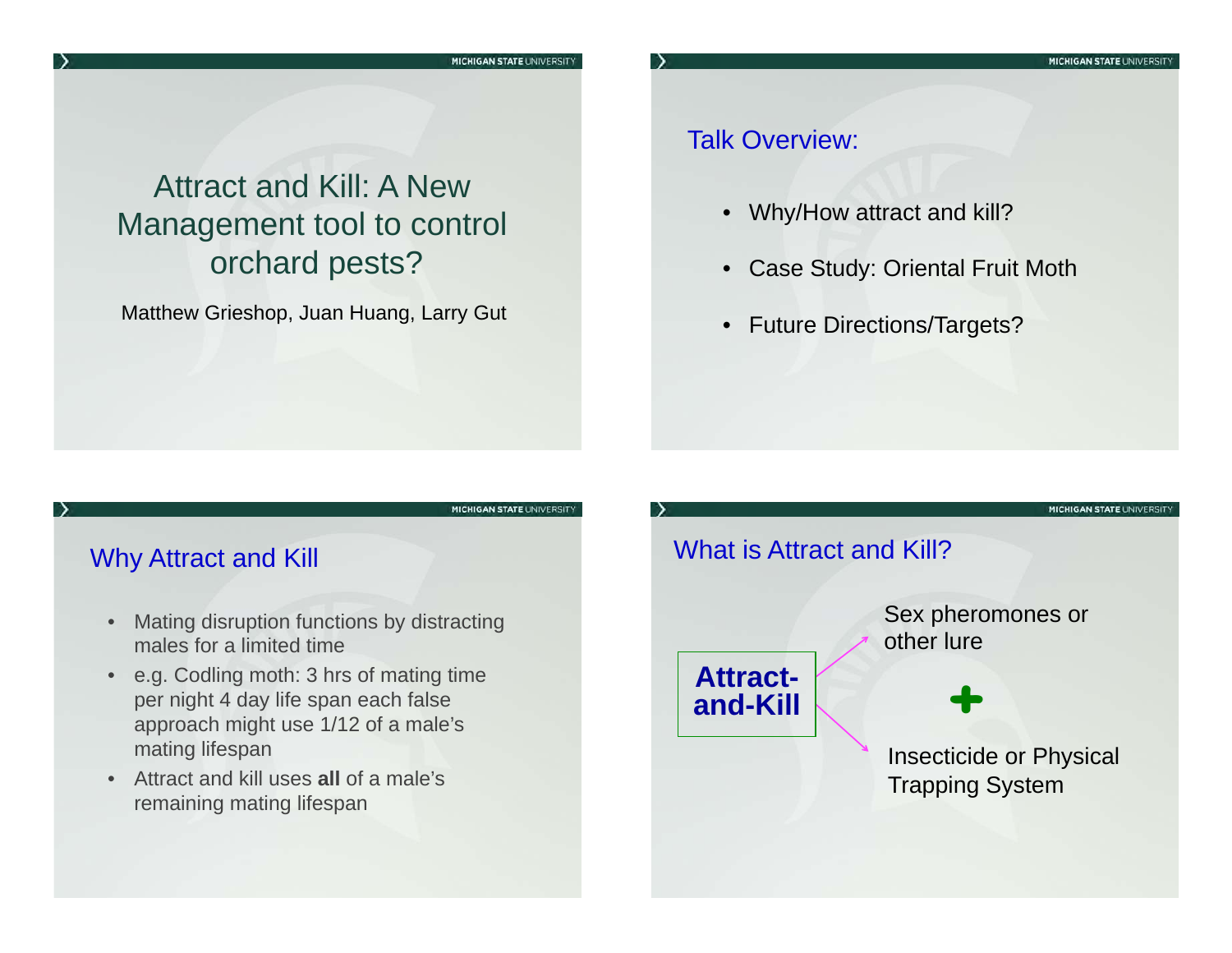#### **MICHIGAN STATE UNIVERSIT**

### Current attract-and-kill technology for fruit pests:

# sex pheromones + an insecticide



### The Insect MUST contact the source/device:

- **Plume has to attract insects from a** distance
- $\blacksquare$  Insect must land on and interact with  $\blacksquare$ the device
	- If the lure is too hot the insect may run
	- If the device is too small the insect may not touch it

### Current Attract and Kill Technology:

- Wax or polymer droplets with both pheromone and toxicant
- Moths have a very small surface to contact
- Moths have to contact sex pheromones and insecticides at the same time
- $\blacksquare$  Increases the risk of moths overloading their sensory system and not touching the formulation



**MICHIGAN STATE UNIVERSITY** 



#### **Unfortunately, Many A&K formulations developed to date have:**

- **Provided less or equivalent control compared to** reservoir dispensers
- **Many operate via disruption, not insecticide** poisoning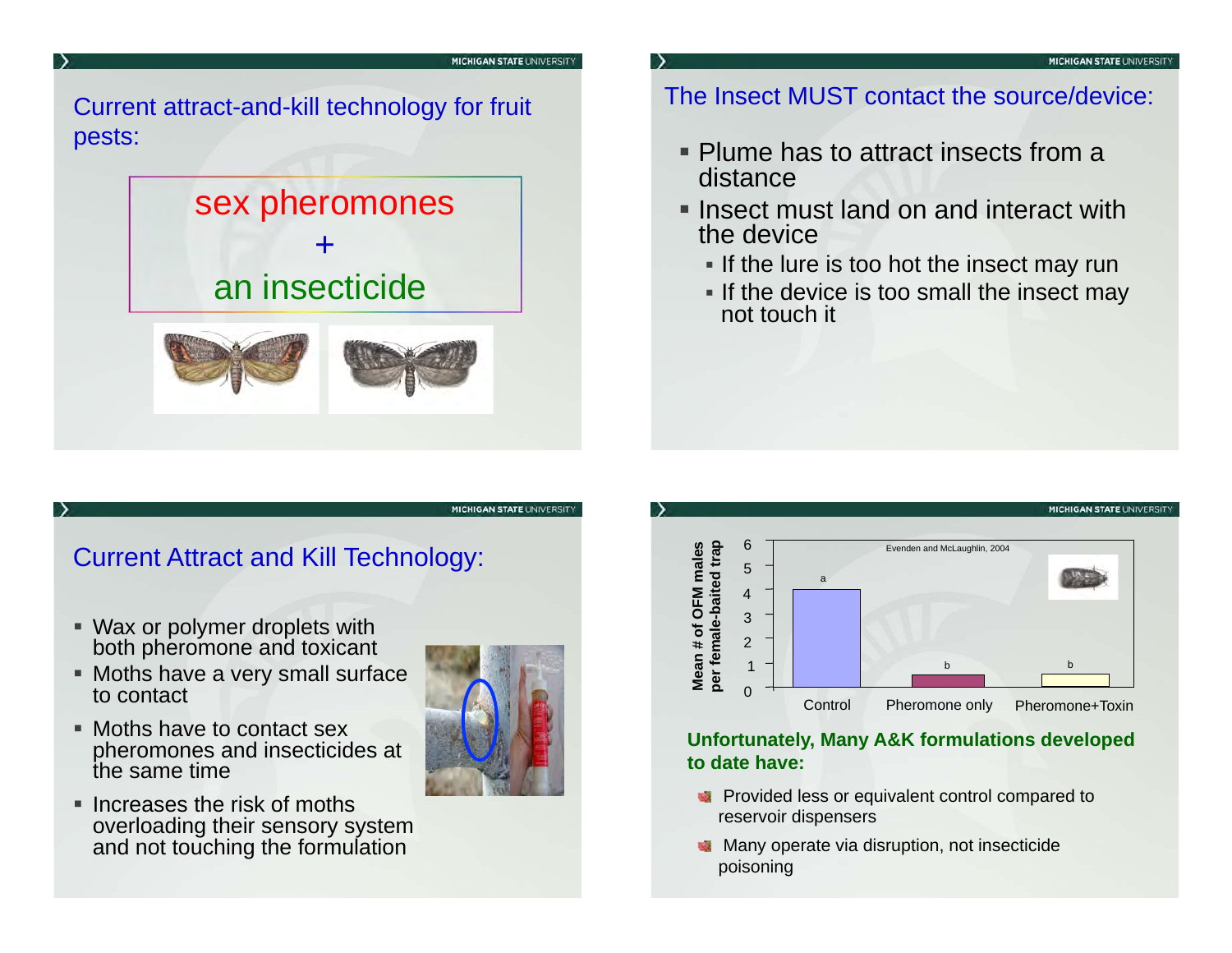

- OFM is a relatively easy pest to disrupt
- • Responds heavily to traps and low pheromone rates
- $\bullet$  Lab work:
	- Will OFM contact our device sufficiently for knockdown?
	- •Is there and optimum orientation of our device?
- • Field work:
	- •Will OFM contact device in the field?
	- •Will our device "shut down" traps comparably to MD?





Wind tunnel bioassay

- • Attract-and-kill: 10X + lure
- $\bullet$  Control: untreated surface + lure
- • Male behavior compared

 Behavioral category: wing fanning, fly out (FO), upwind without source contact, source contact (SC), no response (NR)

- $\bullet$ Duration of contact
- $\bullet$  Moths contacted surface were recaptured for observation after 1 and 24 h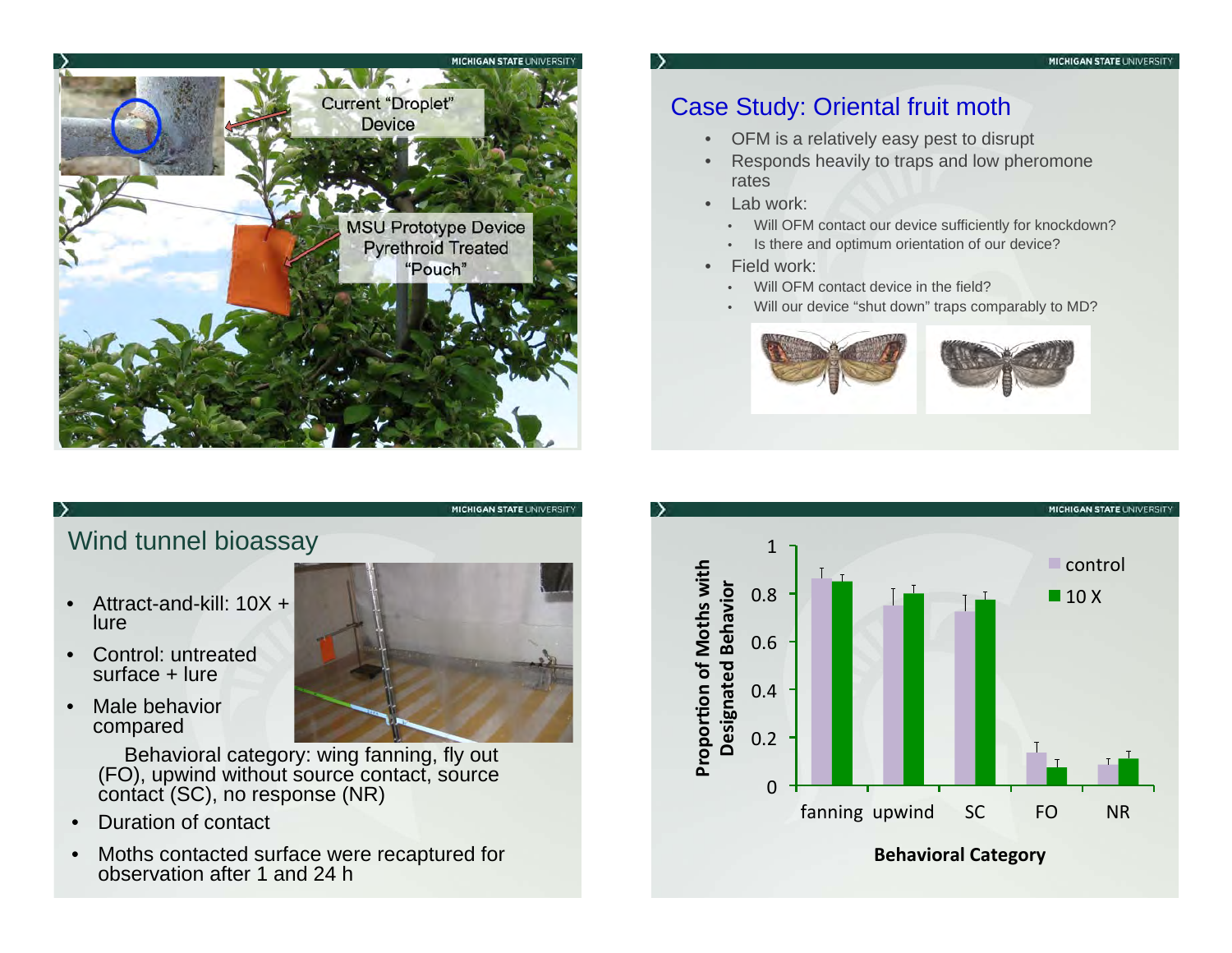





- Male's behaviors were compared in the wind  $\bullet$ tunnel
- Duration of contact was also recorded  $\bullet$

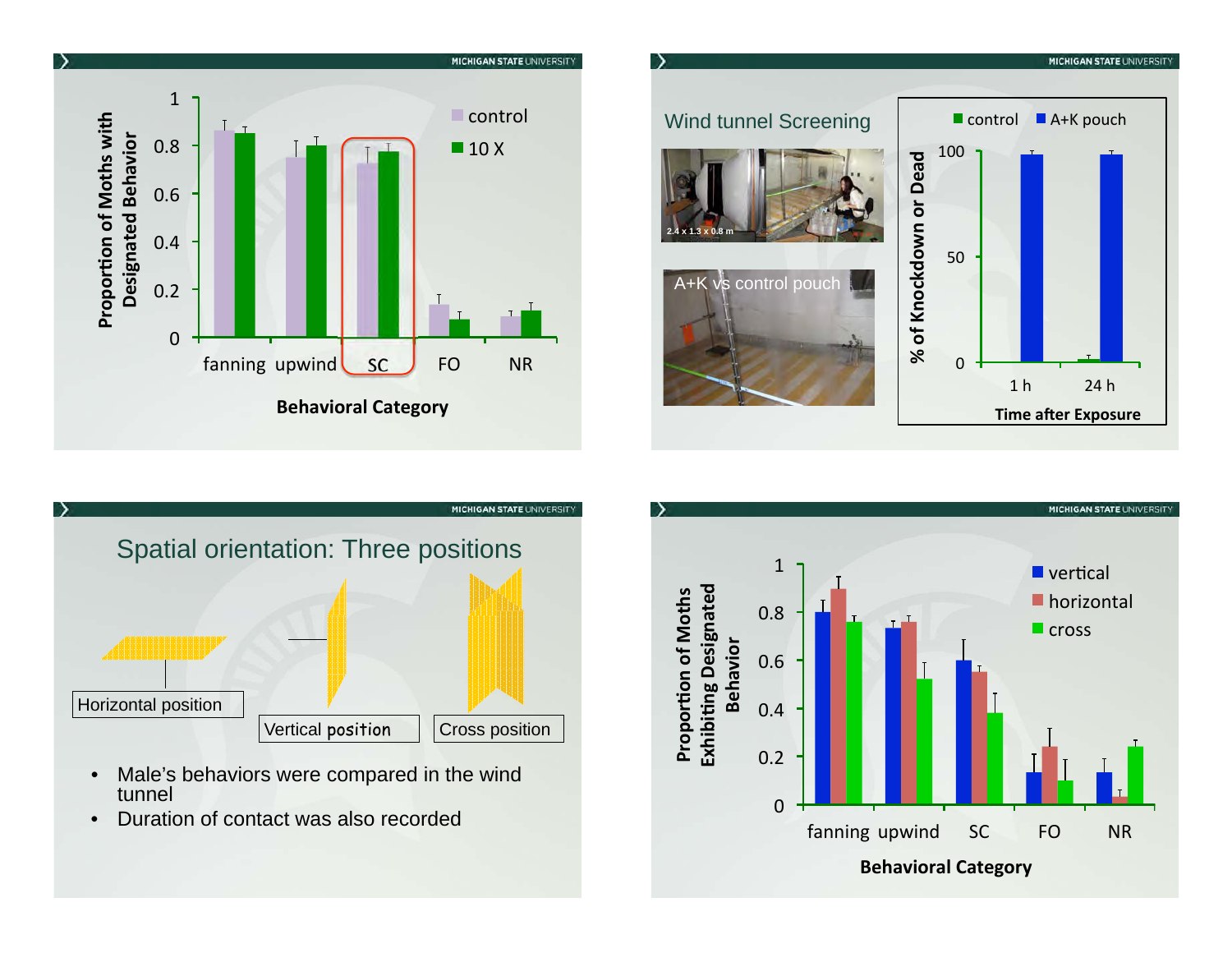



#### Lab Study Conclusions

 $\rightarrow$ 

- $\bullet$ Toxicant **is not** repellant
- • Contact with our device results in near 100% mortality
- • No difference in response based on device orientation



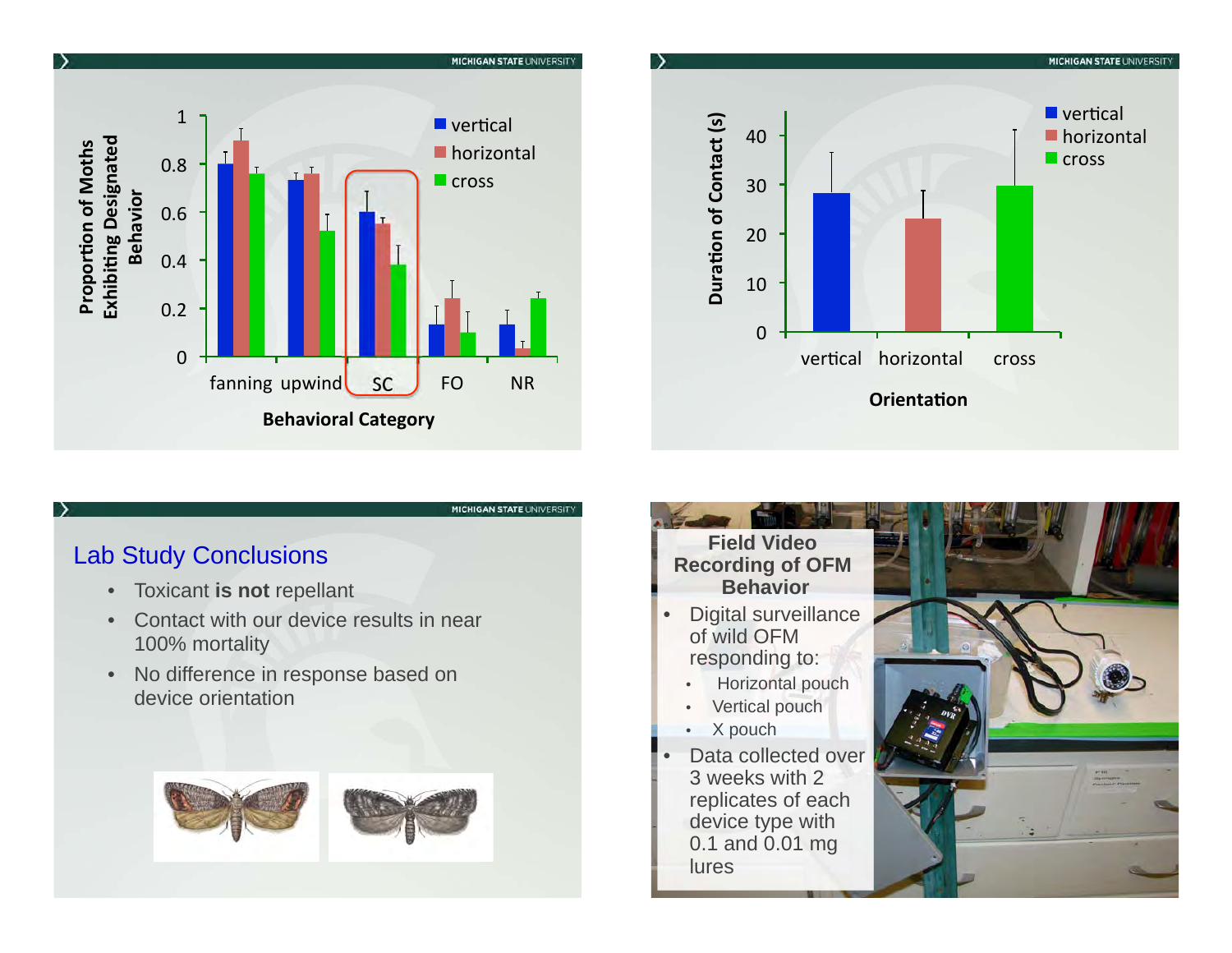

## Wild OFM on Vertical Device and 0.1 mg lure





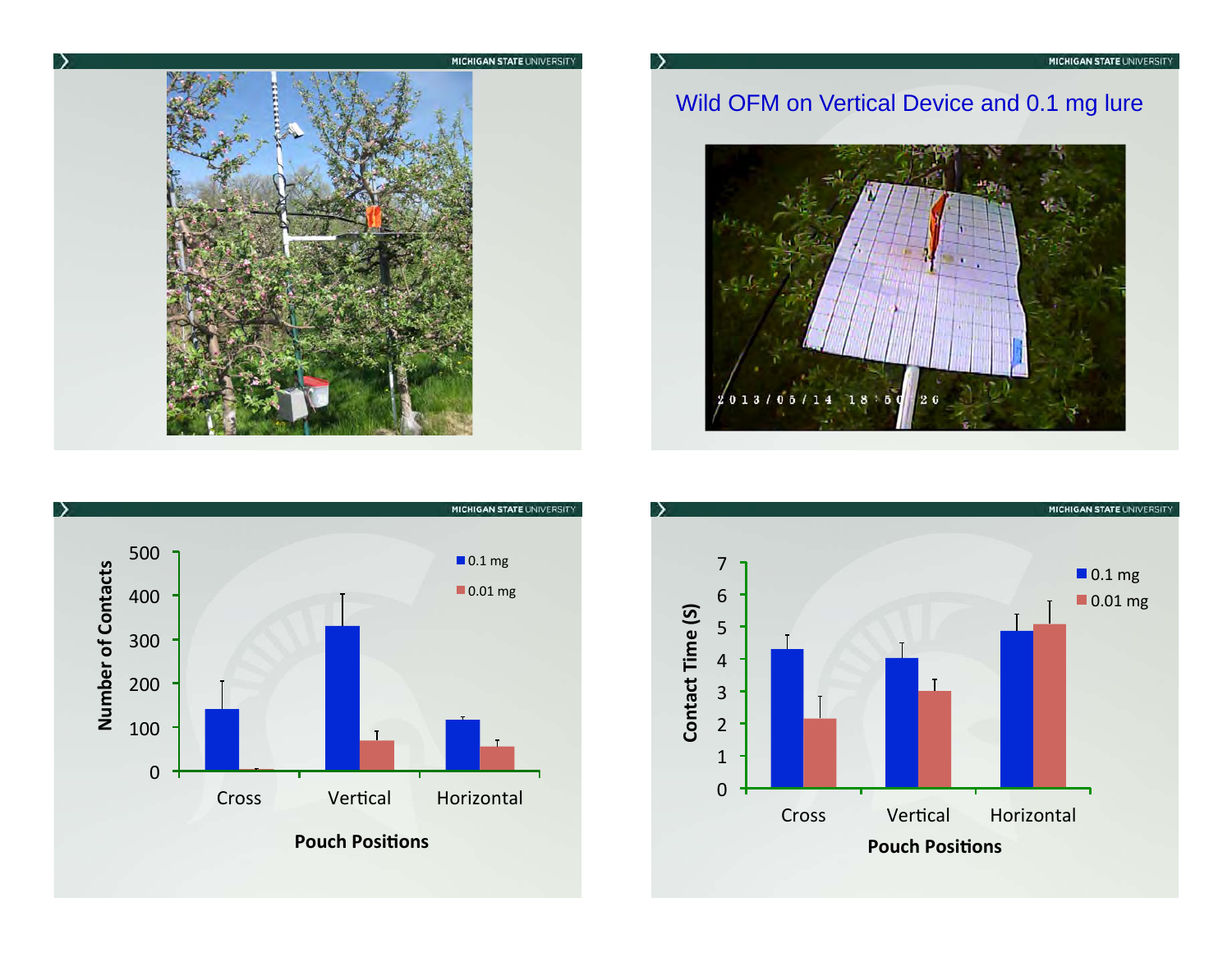#### Video Study Conclusions

 $\rightarrow$ 

- Vertically oriented device provides the most source contacts
- $\bullet$  0.1 mg lure provided more contacts than 0.01 lure



#### **Attract and Kill Field Trial**

- •½ acre plots at CRC
- • 2 Experiments
	- • 50/acre MD, ATK, and AT devices
	- ATK rate trial: 0,50,100,200 /acre
- • Marked moths used to supplement wild populations ~200/plot/ week
- • 2 spatial replicates run 3 times (6 reps total)





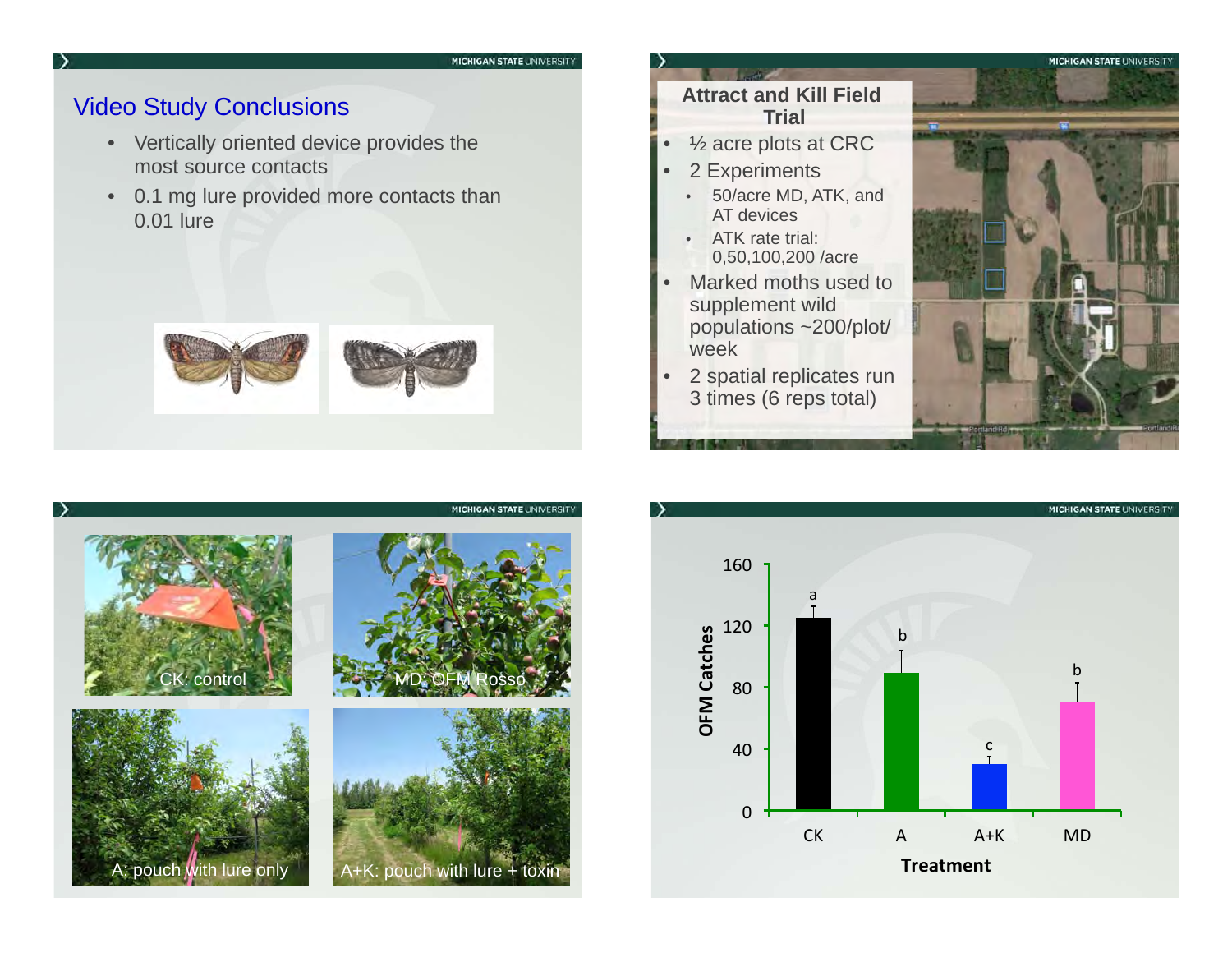

## Field Study Conclusions

- Attract and kill device provides disruption beyond MD and compared to an MD standard
- • 50 Devices provide equivalent disruption to 200 devices!



**MICHIGAN STATE UNIVERSITY** 

# Potential Benefits of our attract-and-kill pouch

- No insecticide residues on the fruits/ vegetables
- Low rates of pheromone, reduce the cost (>1000 fold less compared to MD)
- Highly selective, safer for natural enemies and non-targets
- Fewer dispensers needed compared to MD?

## Next Steps/Future Targets

- Large scale field trials utilizing wild OFM
- Commercialization of device for OFM
- Exploration of device for additional pest species
	- Must have a strong pheromone/ semiochemical
	- Must exhibit contact behavior in response to semiochemical

**MICHIGAN STATE UNIVERSITY** 

**MICHIGAN STATE UNIVE**